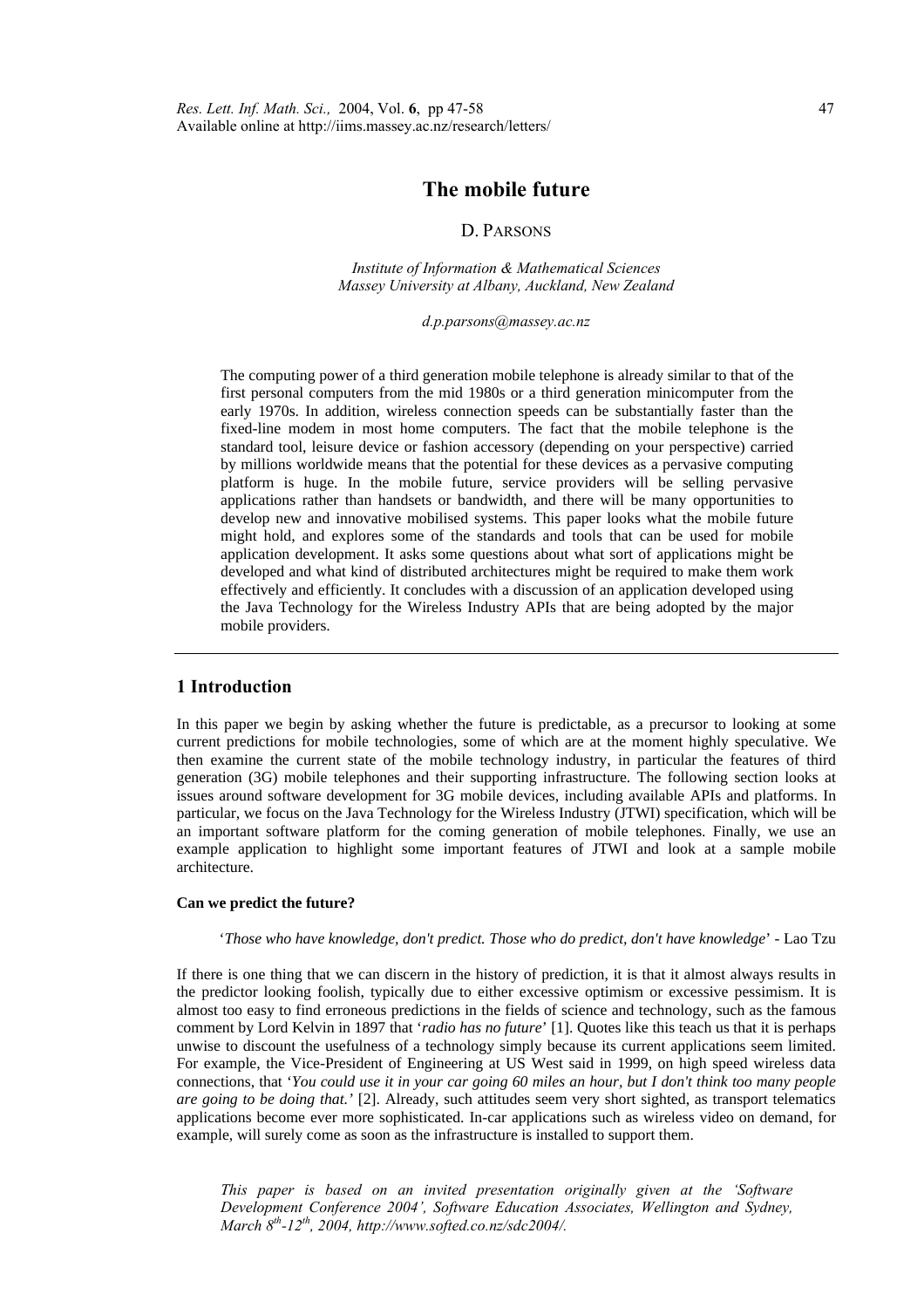#### **Can we predict the success of mobile technologies?**

The recent history of the mobile industry suggests that it is difficult to predict which particular technologies will be successful and which will disappoint. For example, Short Message Service (SMS) texting has been a much greater success (at least outside of the United States) than the industry expected, with tens of billions of messages being sent worldwide every month. There are probably a number of reasons for this success, and low cost is probably an important factor, but it may be that a sense of ownership is also a key characteristic. '*It is a method of communication that can be endlessly exploited and developed by individuals or small groups to create a kind of personal language.*' [3] In contrast to SMS, the Wireless Application Protocol (WAP) which was expected to be a highly popular way of mobilising the World Wide Web has been an almost universal failure<sup>∗</sup>. Again, price may be a factor, but it seems that usability is probably the key problem. '*WAP seems to be so mysterious and impenetrable that users don't learn much even after substantial use*' [4]

Perhaps, before making predictions, we might consider some more successful attempts to predict the future and learn from them. In the science fiction genre, there are many books that attempt to predict but only a few that transcend the detail and become meaningful visions. One example is George Orwell's *1984* which, although it cannot be said to have accurately predicted the actual year 1984 in detail, nevertheless gave the first picture of a society managed by electronic surveillance. The interesting thing about this book is that it was not attempting to predict the year 1984 at all. The title was derived by simply swapping two digits from its year of authorship (1948) and in a sense Orwell was writing about his own time, not the future. The greatest science-fiction is not about the future at all, rather, it is about today seen in a different light. In other words, maybe you *can* predict the future by looking at today. In the technology area, an excellent example of this is Gordon Moore's 1965 article that predicted that the number of components that could be provided on a single integrated circuit for minimum cost would increase from 50 (in 1965) to 65,000 in 1975, and that this trend in processor power could well continue into the future. His general observation was that '*The complexity for minimum component costs has increased at a rate of roughly a factor of two per year. Certainly over the short term this rate can be expected to continue, if not to increase*'. [5] This prediction came to be known as 'Moore's Law'. Although Moore's estimate for 1975 was slightly optimistic, the really remarkable thing is the length of time that his observation has held true, so that by the turn of the century the Pentium 4 chip had 42 million components.

From our examples we might consider two possible indicators of the future. First, that once a technology is in place new uses will be found for it, even if the original developers of that technology are unable to predict them. Second, that the cost and value of ownership are key components of the equation that leads to success or failure. The technology may often come before a need has been identified, but the business or personal need is the key driver for adoption and success. Whatever happens in the arena of mobile technology, one thing is for sure, that some aspects of the future will be utterly bizarre and unpredictable, as Coupland's Reverse Time Capsule demonstrates. [6]

## **2 Where we might be going**

 $\overline{\phantom{a}}$ 

We are moving towards a world where connectivity between mobile devices and networks will be both automatic and persistent, and there will be no bounds imposed on how much information we can exchange. With such an infrastructure in place, the possibilities for mobile pervasive computing will be huge. The mobile devices that will be commonly available in the next few years will be highly sophisticated, with features that are currently only available for the select few, such as location based services, and possibly some of those that are still currently in the realm of fantasy, such as linking human thoughts directly to the Internet.

<sup>∗</sup> WAP has, however, provided some useful services and continues to mature, so has mainly been a failure against expectations rather than an absolute failure to meet requirements.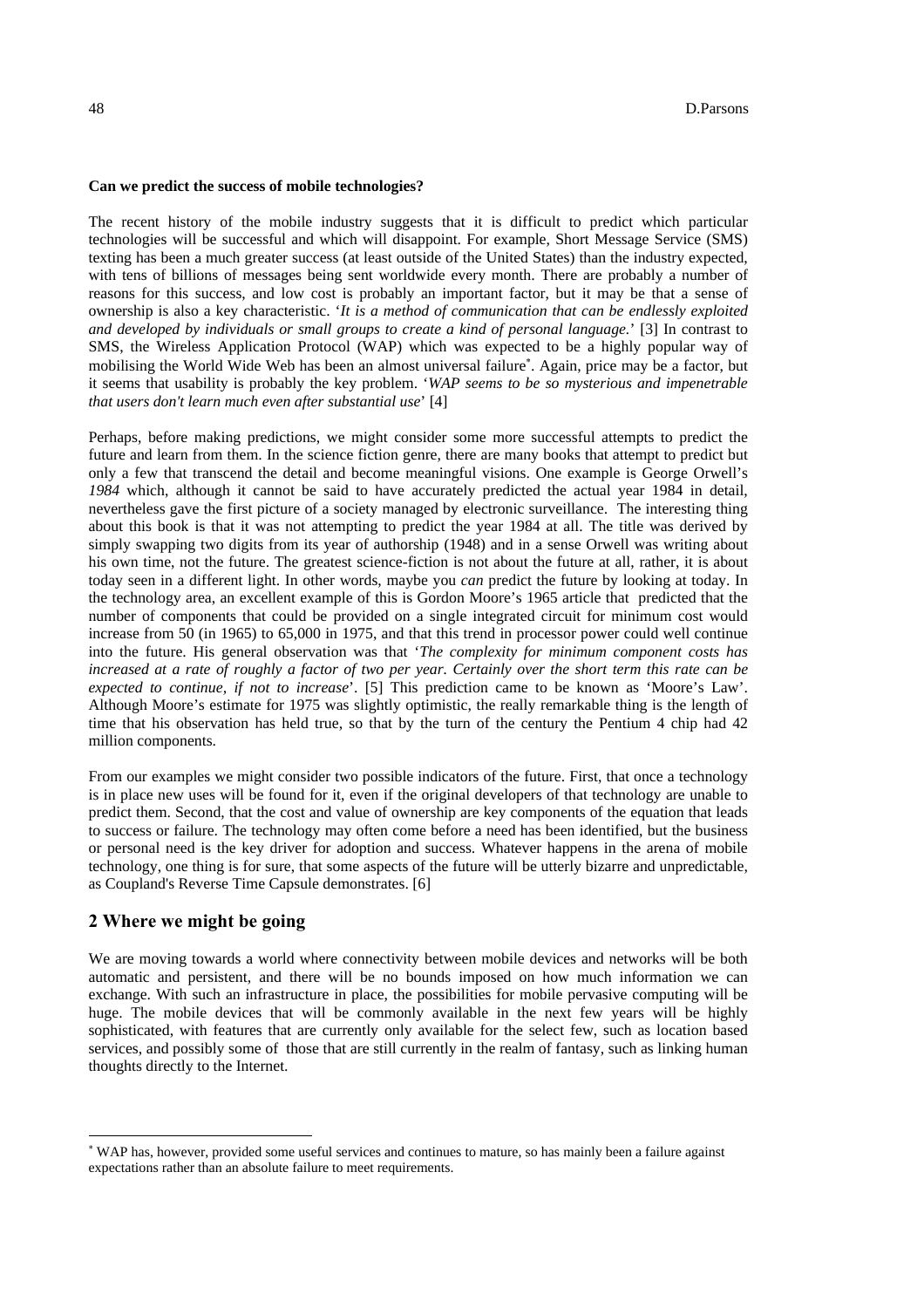#### **Location, location, location**

Perhaps the most significant aspect of mobile software development over the next few years will be location based services, which will become much more readily available, enabling delivered content to be filtered by location within a very small target area. Good examples of current location based services are those in the field of telematics for travel and transport. Technology that allows vehicles to be tracked to enable dynamic map reading or tracking the progress of buses or other commercial vehicles is becoming commonplace. Pervasive location-aware technology is going to enable all kinds of new applications on mobile phones and other mobile devices. Looking further ahead, increasing miniaturisation will allow tiny independent devices, 'smart dust', to provide continuous real-time monitoring of a moving environment such as river or pollutant flows [7]. Scuka [8] relates a real world example of location based services in action from Japan, where an elderly man who went missing from a shopping centre was successfully tracked by the PHS wireless LAN location enabled service, which discovered him to have boarded a bullet train. Because he was carrying a location enabled device, it was possible for the police to retrieve him safely at the next station.

#### **M-commerce, M-future**

As devices become more sophisticated, we will move towards having everything that we carry in a single machine. No longer will we need to carry a separate phone, wallet, PDA etc., all that we need can be encapsulated into a single device. Wireless payment systems will allow transactions to take place between the phone and point of sale systems. Coupled with the e-wallet comes all the activities designed to remove all your money from it. There is already substantial development of 'Meta malls' through combinations of mobile technologies, including perhaps local Bluetooth connections as well as 3G networks, using location awareness to provide information to shoppers. *'Imagine a future Oxford Street in London, or a Times Square in New York, with consumers in the midst of a corporate and brand filled datacloud of information and products – infotainment guiding us to shops and tempting us with offers or products and tokens being sent directly into our mobile devices.'* [9]

New applications will be able to utilize context sensitivity, with integrated systems measuring temperature, time, nearby resources, other local devices and the carrier's biometrics. Real world games are one example of how this multitude of information can be used to provide a partly virtual, partly real experience. To further integrate mobile devices with their users, mobile devices will become increasingly more wearable, moving on from the relatively simple device pockets and fully washable wiring to smart materials / intelligent fibres, building the 'FAN' (Fabric Area Network). Integrated wearable systems could combine a range of information, for example *'Sensors in a tie could emit a warning signal if the colours did not match your suit'.* [10] Looking even further ahead, we may be moving towards the Organic Internet. Research into nanotechnology and molecular biology may lead to human neuron cells being stored on silicon chips, opening up all kinds of futuristic possibilities such as artificial telepathy and parallel cerebral networks. Who knows, perhaps mobile devices will rival the fictional TV character Joe 90: *"For nine-year-old Joe can do anything, thanks to a fabulous electronic device which can transfer the brain patterns of those who are the greatest experts in their field. When he receives these brain patterns, Joe, with the aid of a special pair of glasses which have built-in electrodes, becomes a man in thought and deed..."* [11]

### **3 What is happening now?**

'*Today is the seed time, now are the hours of work, and tomorrow comes the harvest and the playtime*' - W.E.B. Du Bois

Although telephone technology has changed incredibly from the original hand-charged phones with manual exchanges to current digital mobiles, the way that we use these devices has hardly changed at all. "*In the world of telephony, almost nothing has changed in more than 50 years. We've been making phone calls in exactly the same manner - pick up the phone, dial a number, say hello, talk, listen, say goodbye,*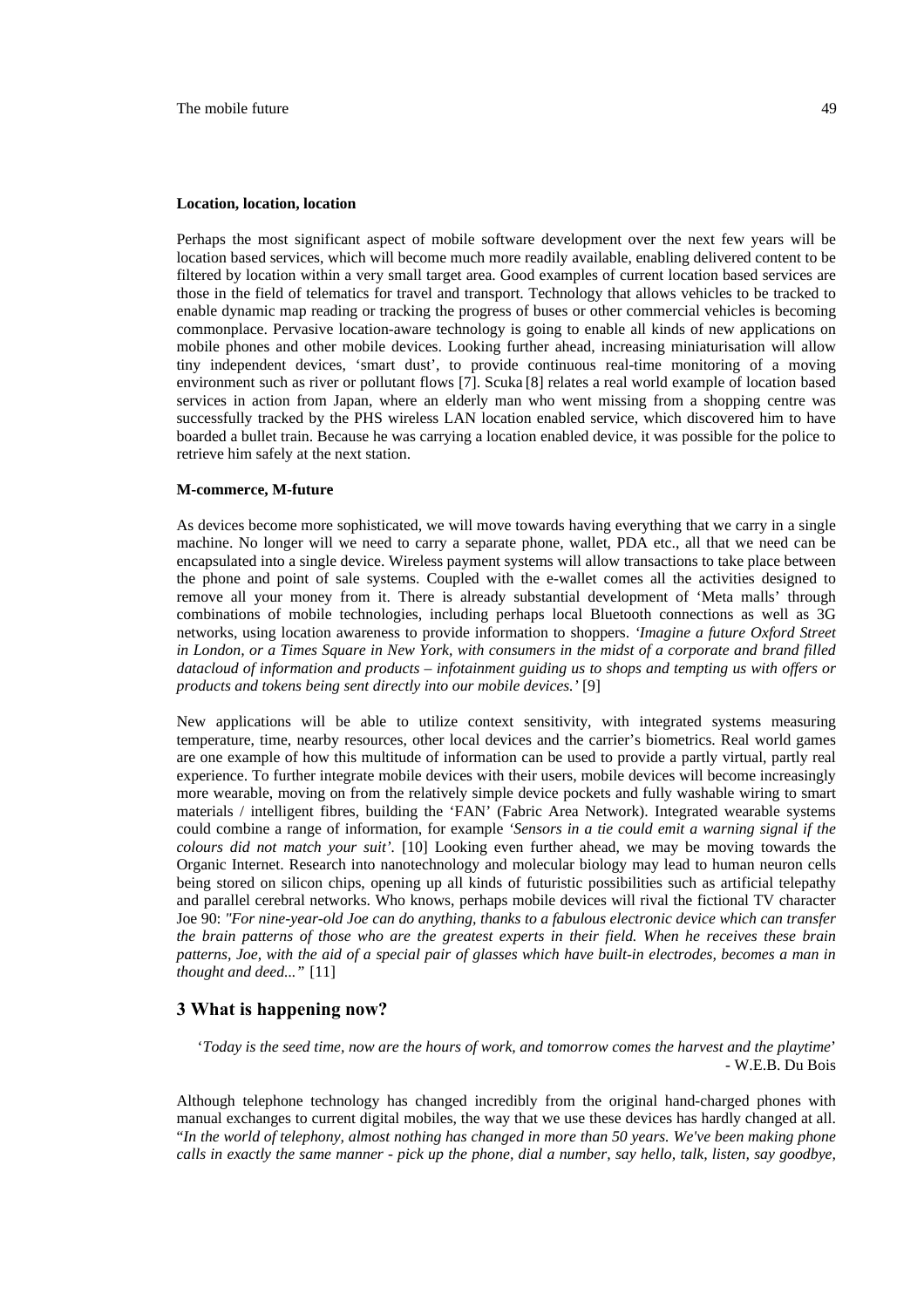*and hang up.*" [12] What is different, then, about the new generation of 3G telephones and why do they represent a paradigm shift in mobile communications? In essence, what we are seeing is a new wireless technology infrastructure that changes many of our preconceptions about the way that we use the telephone. Not least, this is because the devices themselves have seen a continuous increase in power and flexibility. This is not just due to Moore's Law and the resulting miniaturizing of processors but also to advances in a number of related technologies. The number of components on a chip may have changed out of all recognition since 1965, but so too have available random access memory and addressing, data storage technology, mobile communications infrastructure, battery technology and display technology. Together, all of these technological advances have converged to give us devices capable of mobile computing. In 1989 it was predicted that by 2000 "*A hand-held calculator sized computer will house a reasonably sized local library that can be searched for any material in less than a minute.*" [13] In practice, of course, the hand held computer of 2000 already offered much more, including wireless connectivity, and progress has continued apace. With remarkable prescience, Moore's original paper included a cartoon showing a computer salesman of the future selling a 'handy home computer' that he held in the palm of his hand. Already we have this kind of technology in handheld computers such as the PocketPC and the Palm. Soon, we will have this power in the humble mobile telephone. If we look at the specification of a typical 3G handset, it will have maybe 32-64Mb of total memory and a processor running at about 400-500 MHz. Although memory is differently configured to larger computer systems, and batteries impose limitations on processors, it is not unreasonable to assert that such a telephone is already similar in power to a 1970s minicomputer or a mid 1980s PC. There are many types of mobile device evolving now that use various feature of mobile technology. These include the Aplix Java enabled wrist watch, Windows Mobile<sup>tm</sup> Smartphone and the Dallas iButton. Such devices already demonstrate the range of possibilities for pervasive computing. As technology continues to develop, we can expect to see both more sophisticated mobile phones and a range of other mobile devices that together will provide a rich wireless environment.

### **Technology drivers**

 $\overline{\phantom{a}}$ 

The technology of the mobile telephone has taken a great leap forward between the second (2G) and third generations (3G), so much so that we might regard it as a paradigm shift. Previous generations of mobile technology have simply enabled us to make standard telephone calls with a wireless device, a technology that has been around since 1946, or even 1879 if Hughes' early experiments with portable equipment are regarded as telephony [14]. However, the shift from 2G to 3G enables us to move far beyond devices that are mobile telephones to much more sophisticated mobile computing devices. Table 1 compares 2G and 3G specifications, showing the huge change between the two platforms<sup>∗</sup>

|                     | 2G                             | 3G                                              |
|---------------------|--------------------------------|-------------------------------------------------|
| <b>Transmission</b> | Airwaves                       | Packets                                         |
| <b>Bandwidth</b>    | 30-200KHz                      | $15-20$ MHz                                     |
| <b>Speed</b>        | 9.6 Kilobits per second (Kbps) | Up to 2 Megabits per second (at least 144 Kbps) |
| Connectivity        | Dial up 'talk time'            | Always connected (mobile IP)                    |
| <b>Hardware</b>     | Telephone handset              | Mobile computing device.                        |

**Table 1**: 2G versus 3G characteristics

The change from dial up talk time to mobile IP with much greater bandwidth changes the whole landscape of mobile software development. As devices get smaller and more powerful, and the available bandwidth gets bigger, more interaction is possible in mobile systems. Interactive applications may involve client-server communications, peer-to-peer or a combination of both. System features such as

<sup>∗</sup> It should be noted that the so-called 2.5G systems fall somewhere between these two specifications.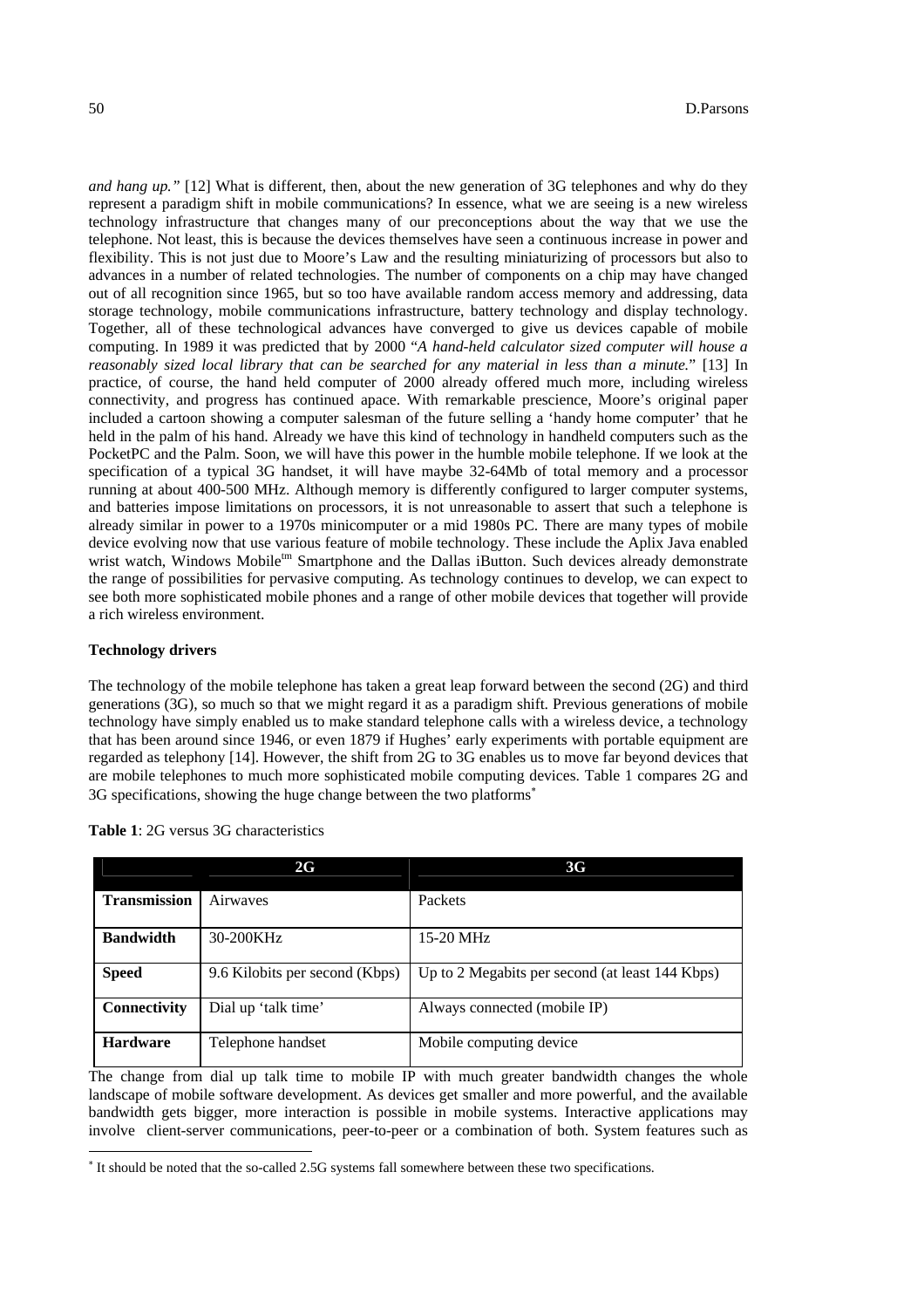Over-The-Air (OTA) provisioning allow application downloads, updates and data synchronization, while still enabling concurrent voice calls.

#### **Investment and return**

Perhaps the most overarching motivation driving the mobile software industry forward is the investment that has already been made in 3G by the major mobile service providers, and the return that must come from this if they are to survive in the long term. Many countries have seen huge amounts of money paid for bandwidth licenses. For example, in the United Kingdom five mobile service providers paid a total of 22,477,400,000 (GBP) for UK bandwidth, and that does not include any kind of infrastructure investment, which is likely to cost another ten billion pounds or so. For multinational companies who have bid for bandwidth across the world, the total investment is staggering. The returns, potentially, may also be significant. There are a number of business drivers that have led a number of companies to anticipate that they may be able to generate sufficient revenue to cover their investment and generate a return. There are ever more potential customers connected to the wireless internet in global markets that go way beyond what was possible with fixed line only systems. Many developing countries are installing wireless networks where no traditional cabling existed before. One statistic states that in 2002 the global number of mobile subscribers overtook the number of fixed line subscribers [15]. Of course this statistic needs to be taken with a pinch of salt, because many mobile subscribers are also fixed line subscribers. However, it is indicative of a longer trend that will see widespread adoption of mobile technology where no fixed lines have previously been available. For example, one forecast estimates that there will soon be 100 million mobile users in Africa, or three times the number of fixed-line subscribers, and 200 million by 2010 [16]. It is therefore clear that mobile service providers will have access to new markets where there will never be competition from a fixed line infrastructure. Applications running in this type of global environment can benefit from economies of scale. Corporate vertical market applications can be deployed across the world, and the 3G infrastructure can provide new seamless service concepts to markets previously untapped. However, none of this is of any value unless subscribers are prepared to pay for the applications that are available. 'Content is the defining essential. Those with content will set *the pace*' Sandy Climan (MD Entertainment Media Ventures). [17]

### **Technology, health and social issues**

Whatever the plans of the mobile industry, there are, of course, still many problems to solve in the mobilisation of commerce. One issue that has had to be addressed is that of applying common standards, whether in the 3G infrastructure or the operating systems and development platforms of mobile phones. Although there is much less fragmentation in the technologies used by the service providers than there was with earlier generations of mobile systems, and the Symbian operating system has united a number of handset manufacturers, there will still be various incompatibilities to deal with. There are also a number of technological and physical constraints to development, including finite bandwidth, limits to economic signal coverage imposed by geography and demographics and available hardware (such as limitations on battery life).

Security is, of course, a major concern, and a number of technologies have to be put in place to ensure it. Existing certificate based authentication is one important component at the software level but is just one piece of a larger and more complex jigsaw. Privacy is again an important issue, particularly with reference to location based services. The ability to track the whereabouts of individuals can be used for very constructive purposes, but it also has its potentially negative side. Another key cause for concern is electromagnetic field (EMF) exposure. There have been many questions raised in recent years over the possible long term effects of radiation from handsets and masts, and not all of the concerns raised have yet been allayed. Perhaps the most immediately concerning aspect of mobilized software systems is the trade off between being empowered and being overpowered. Unless mobile information can be effectively managed and filtered there is a danger of computing being just too pervasive. "*I can just see it. You'll be driving home from work and the phone will ring. 'Your refrigerator is on the line', the car will say; 'it wants you to pick up some milk on your way home'. To which my response will be: 'Tell the refrigerator I'm in a meeting'.*" [18]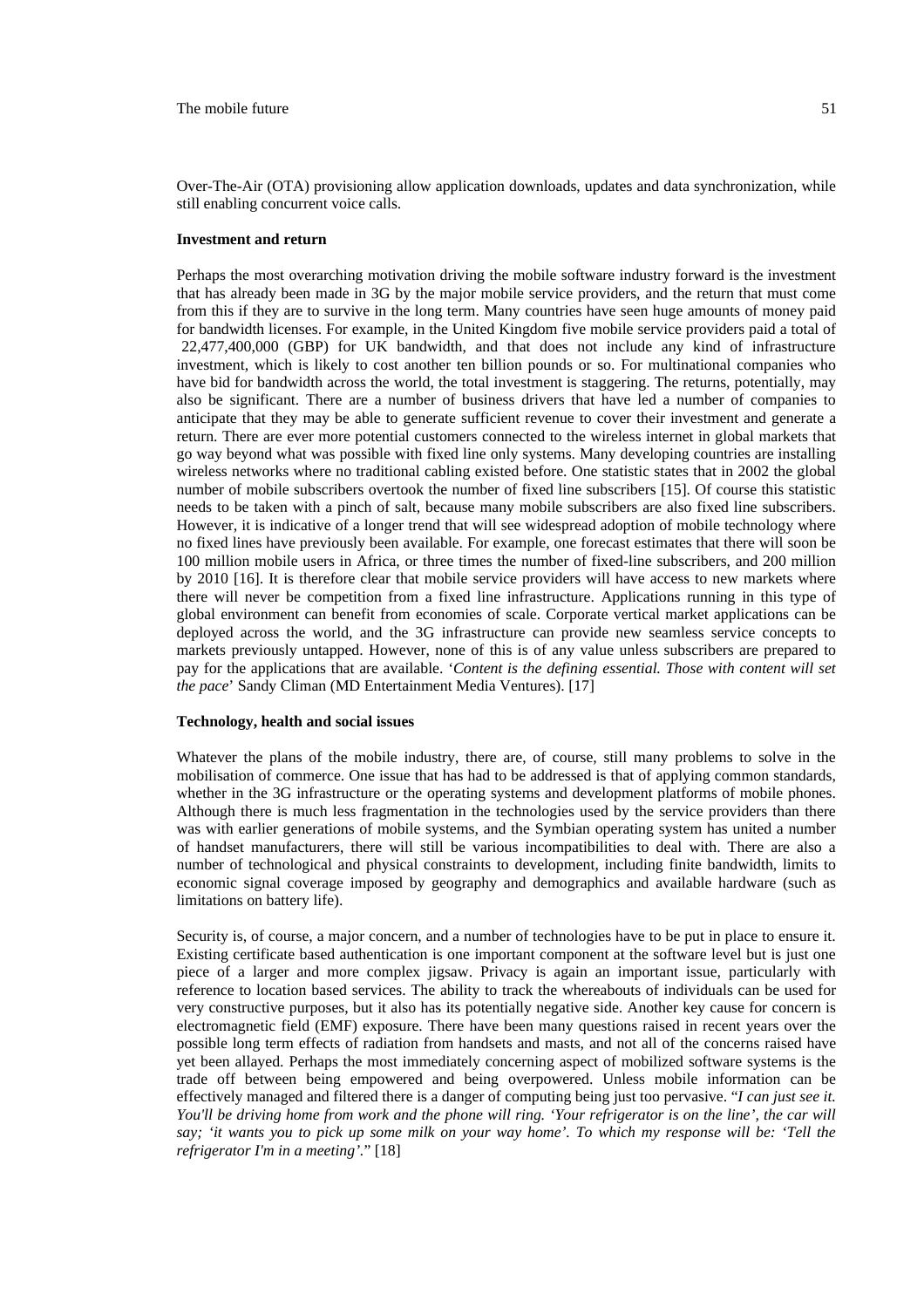### **4 Writing tomorrow's mobile software**

'*We march backwards into the future*' - Marshall McLuhan

For the developer planning development on 3G telephones, there are a number of available software platforms. Of course each type of device will expose its original equipment manufacturer (OEM) APIs which can be used for development, but since these are proprietary on different devices the same application may have to be recoded many times. In order to work at a higher level and develop cross platform software, it will usually be more effective to use either the .NET Compact Framework (for deployment on Windows Mobile for SmartPhone or Pocket PC Phone Edition operating systems) or the Java 2 Micro Edition (J2ME). .NET provides a rich set of tools and APIs, including the ASP.NET Mobile Controls for mobile web access. The Java offering is less integrated, comprising standard API specifications from the Java Community Process such as the Java Technology for the Wireless Industry specification [19], with tool integration generally offered by third parties. However, the overall feature sets available for development from both the .NET and J2ME platforms are broadly similar.

#### **Mobile phone operating systems and handsets**

There are a multitude of 3G handsets available running a number of mobile phone operating systems, but we might usefully make a distinction between those phones that support Microsoft Windows and those that use other systems. In the Microsoft camp, manufacturers of Microsoft Smartphone handsets include Mitac, HTC, and Samsung. It may be that some of the other major manufacturers will begin to support this operating system over time, but currently this is a relatively small set. In contrast, the Symbian operating system is supported by a much larger set of manufacturers, including Samsung, Nokia, Siemens, Motorola, Matsushita, Psion, Sony Ericsson, Fujitsu, Sendo and BenQ. There is also a move towards some dedicated Linux phones, such as the E28, Invair and Motorola phones. In addition, many other handsets are capable of running the Linux operating system.

The strength of non-windows operating systems will no doubt influence the software development platform used by developers of mobile applications when choosing between Java or .NET, since the huge range of phones that run Symbian or Linux will support Java but only a few will be Smartphones that can host applications developed with the .NET compact framework. In this paper we focus on software development for Java phones, though much of the architectural discussion would apply to .NET development as much as Java.

### **Java phones**

Java phones use the APIs of the Java 2 Micro Edition (J2ME) platform, specifically Java Technology for the Wireless Industry (JTWI). JTWI is a standard API specification (from Java specification request number 185) that is the result of the Java Community Process (JCP) and is published on behalf of the Java community by Sun Microsystems. This specification provides a set of APIs for mobile phone application development, the most important of which is the Mobile Information Device Protocol (MIDP) version 2.0, one of two mandatory components. The other mandatory component is the Wireless Messaging API (WMA) version 1.1. In addition, there is a conditional (optional) component, the Mobile Media API (MMAPI) 1.1. Underlying these APIs is the minimum configuration specification, which is the Connected Limited Device Configuration (CLDC) version 1.0. Figure 1 shows the JTWI phone architecture, which comprises the various Java APIs running over a lower level platform of custom and native APIs.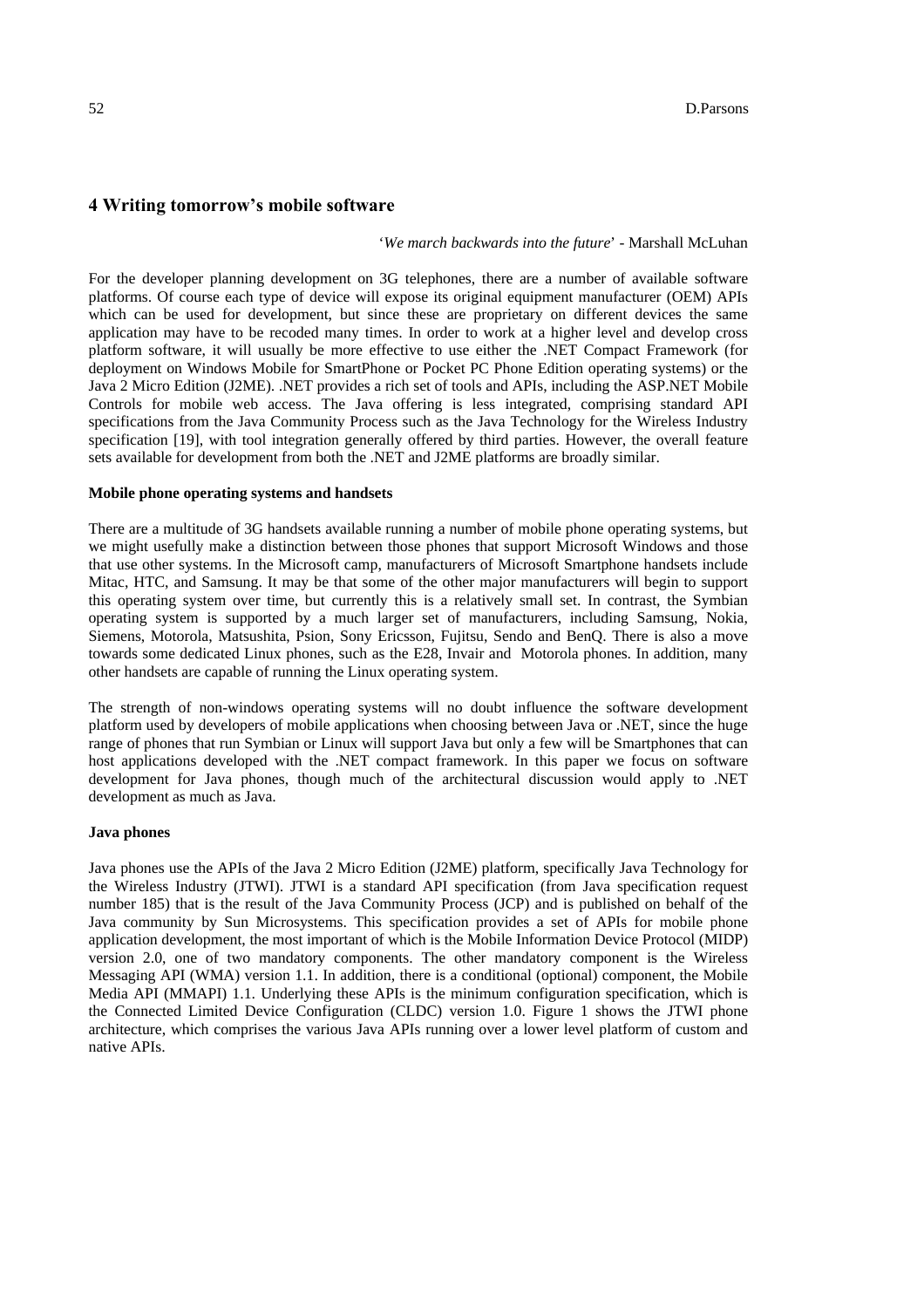

OEM = Original Equipment Manufacturer AMS = Application Management System

OTA = Over The Air *Source: adapted from JTWI specification* 





As well as the standard APIs of JTWI, mobile applications may also utilize other APIs for J2ME, including the standard specifications for web services, security and trust services, location, session initiated protocol, mobile 3D graphics and event tracking. Of these perhaps the most interesting from an application development point of view are the location APIs. Locations include not just the standard location information such as latitude, longitude and timestamps, but also encompass attributes such as altitude, course and speed. The location APIs support knowledge about addresses, including building floor and room information. Applications can also manipulate landmarks in categories. A landmark can be any type of location such as a home, office, restaurant etc., enabling applications to target specific types of location based services.

# **MIDP libraries**

A J2ME profile requires the support of a specific J2ME configuration, and is used to provide functionality targeted to a particular family of devices, vertical market or industry. The Mobile Information Device Profile (MIDP) is one of two profiles (the other being the Information Module Profile) that work on top of the CLDC. It provides for interactive applications with graphical interfaces, and is the standard Java profile for mobile telephone development under the JTWI specification.

There are seven packages containing the additional classes and interfaces of the MIDP: *javax.microedition.lcdui* and *javax.microedition.lcdui.game* (providing user interface features at two levels of portability), *javax.microedition.media* and *javax.microedition.media.control* (for sound support) *javax.microedition.pks* (for certificate based authentication), *javax.microedition.rms* (record management system for persistence) and *javax.microedition.midlet*, which provides the framework for application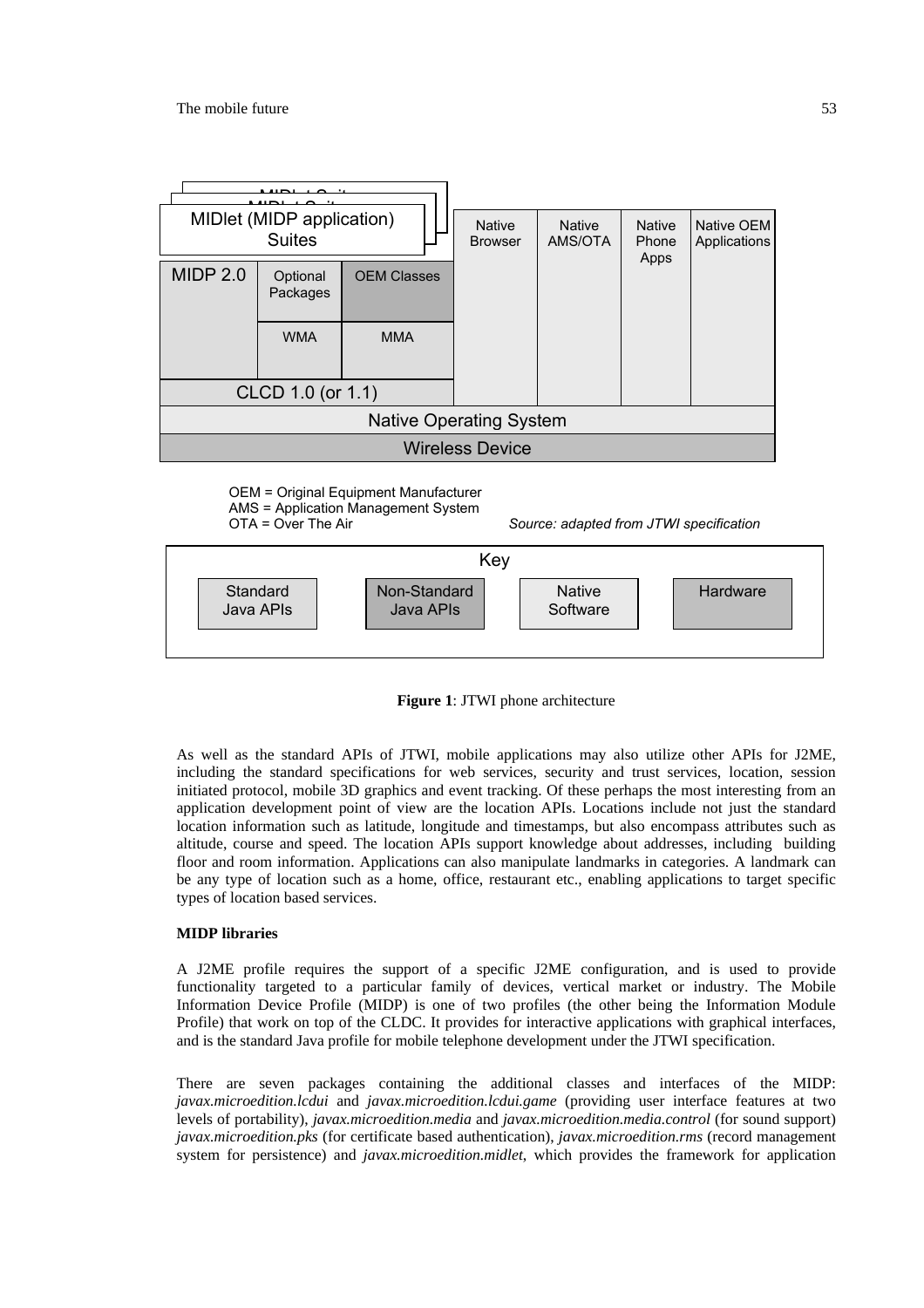classes deployed into a MIDP environment. In addition, there are extra classes in the *javax.microedition.io* and *java.util* packages.

Applications using the MIDP and CLDC APIs use the MIDlet application model. To be a MIDLet a class must extend the javax.microedition.midlet.MIDLet abstract class and must only use functionality consistent with the MIDP specification. The set of APIs available to a MIDP developer will be the combination of the classes in the CLDC and MIDP.

The minimum specification MIDP interface is something of a bounded universe. The minimum requirement is simply for a monochrome display of 96 by 54 pixels and either a standard QWERTY keypad or a standard ITU-T (International Telecommunication Union standard) Keypad, comprising only the digits 0-9 (and their associated alphabetic characters), \* and #. This very limited input and output suggests that any successful software development for MIDP devices would need to provide value in features other than a rich interactive experience. Such value might come from areas such as push technology and data management.

# **Push technology**

Push technology means the ability to push information to a device without that information being specifically requested, enabling live, transparent updates to applications and data. A fairly basic example of this is already provided with WAP push technology. MIDP push enables us to send a message to a running application, trigger an application update, provide user alerts, send data, notify listeners or start an application using the Application Management System (AMS). The original MIDP specification (version 1.0) only provided support for HTTP based connectivity, which is a client-server requestresponse mechanism. Using HTTP, it is not possible to push data since the initial message must always be a request to the server, i.e. it must be client initiated. To provide for a richer set of connectivity options, MIDP version 2.0 included support for push connections, which may be implemented using Transmission Control Protocol (TCP) sockets or User Datagram Protocol (UDP) datagrams. Such technologies allow servers to push data to clients, and also enable peer to peer two-way Java based communications. The various architectural components are shown in Figure 2.



**Figure 2**: Components of a mobile application architecture

Due to some optional features of the specification, it is difficult to guarantee which particular connection types might be supported by a given mobile phone. An alternative way of supporting push is to use the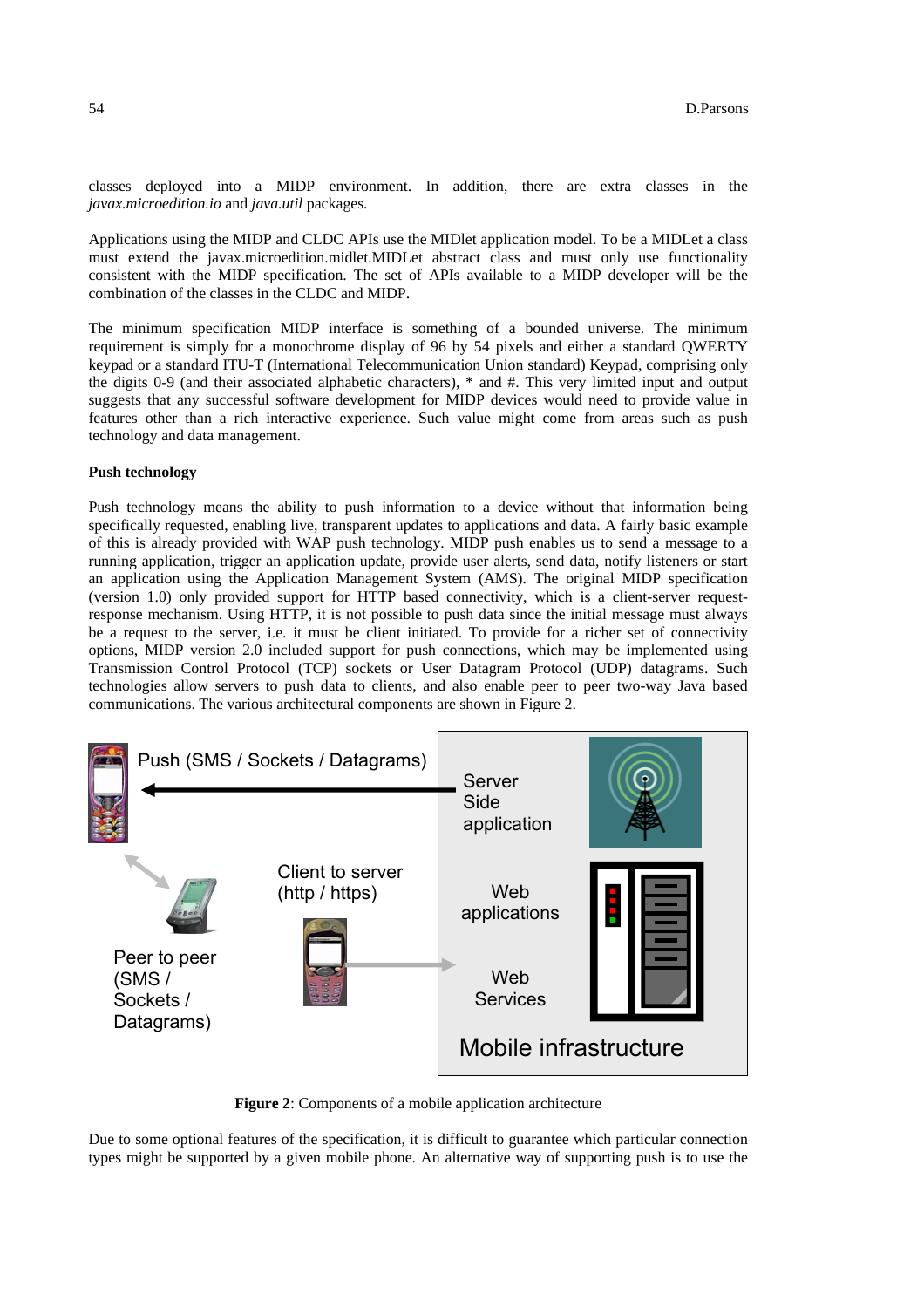Java Wireless Messaging API (WMA) component of JTWI, which includes a Short Message Service (SMS) push option. Since SMS is now a standard feature of mobile phones, this type of connection is virtually guaranteed to be available on a 3G phone.

Regardless of the underlying communication mechanism being used, the MIDlet handles pushed connections using the push registry. Figure 3 shows the main features of the MIDP push registry, comprising a simple API and two types of push events; inbound connections and timer alarms. Timer alarms enable an application to be started or updated on a timed basis. This does not require any external connection, so the source of the push event comes from the device itself. In contrast, inbound connections enable an application to be started or updated from an external source, which may be a peer (i.e. another mobile device) or a server side application. Since the wireless messaging API is also available as part of the Java 2 Standard Edition (J2SE), desktop or server based systems can be developed to provide the control framework for push-enabled application services.



**Figure 3**: The MIDP push registry

# **5 An example application**

 $\overline{\phantom{a}}$ 

The Mobile Conference Delegate application has been developed to demonstrate some key features of a mobile application that uses JTWI, specifically persistent data and push technology. The idea is that all delegates to a conference could download the application to their phones and register their mobile phone numbers with the server side part of the application.<sup>\*</sup> Such an application could have many features, such as location finders for the conference venue, to help delegates find their way round the conference using the location APIs. However, the application that has been developed focuses on demonstrating a mobile database of conference schedule information: the days, times and titles of the conference sessions and who is presenting them. Since this is the kind of information that can be subject to change, for example if a speaker is delayed or there are rooming problems, it is useful to enable dynamic updates to this data. The mobile persistent store maintains conference schedule data using the MIDP Record Management System (RMS). This enables the schedule to be accessed even when the device is disconnected. However, this data is not stored only on the mobile device but also on a central server, where the schedule can be updated. To ensure data synchronization with all mobile devices, the push registry is used to update local data using a publish-subscribe type mechanism. This is implemented using a combination of SMS and HTTP connections. When there is a central change to the conference schedule, an SMS message is broadcast to the push registry connections of all the registered mobile devices. On receiving this message,

<sup>∗</sup> For phones with fixed IP addresses, these could be used instead of telephone numbers.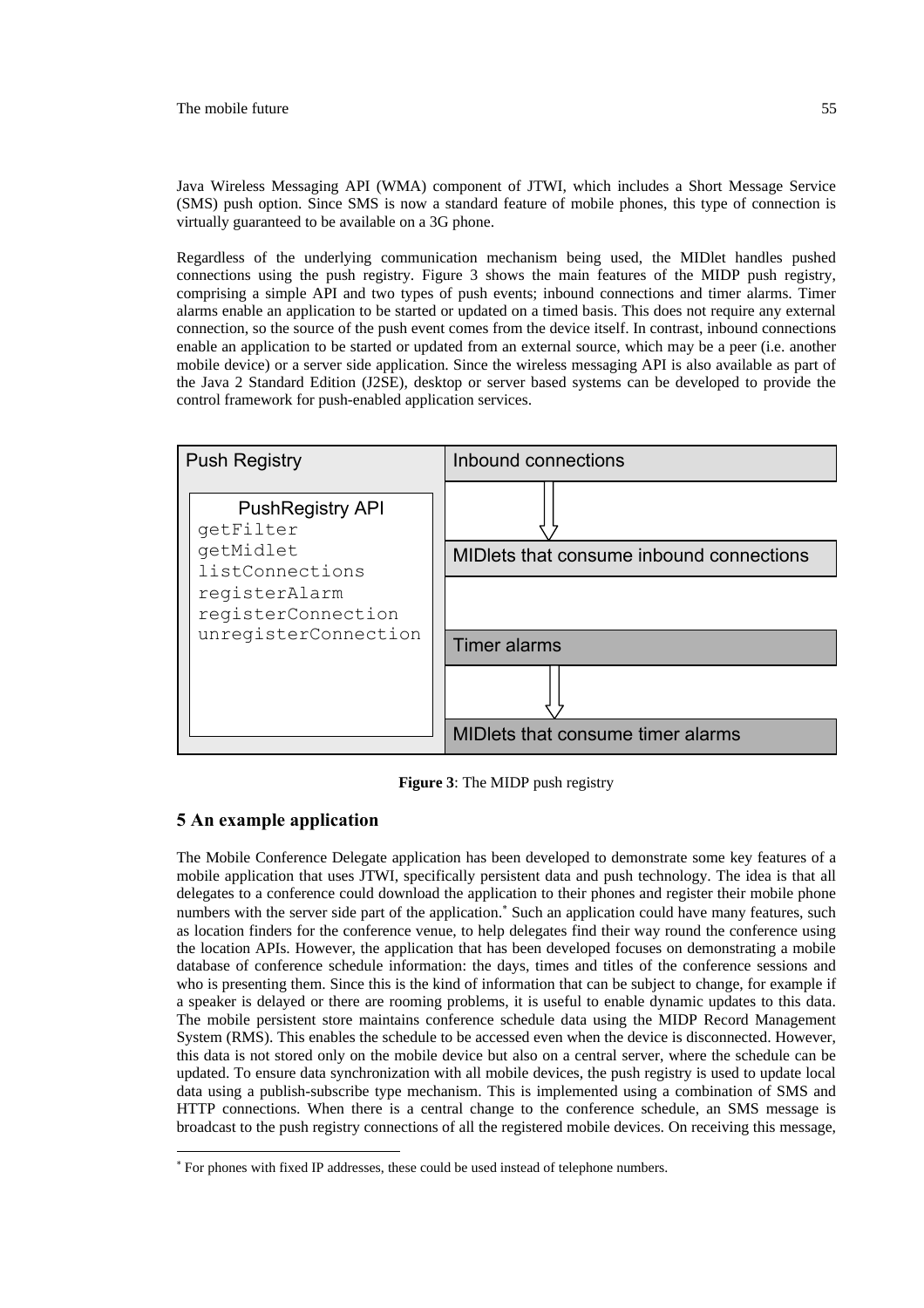the mobile device triggers an HTTP download of the new data from a web server. This is transparent to the user of the mobile device, apart from some notification alerts. There is no requirement for the user to specifically check for updates to the timetable since these are all handled from the server side. The push sequence is shown in Figure 4.



**Figure 4**: The push sequence

A screen dump showing the system in action appears in Figure 5. Note that the schedule information for day 1 of the conference is being updated dynamically by a server-initiated push message, followed by a download. The user sees the required alerts, informing them of the change to the data and asking for acceptance of network charges, but the actual data transfer is automatic.



**Figure 5**: The mobile delegate application in action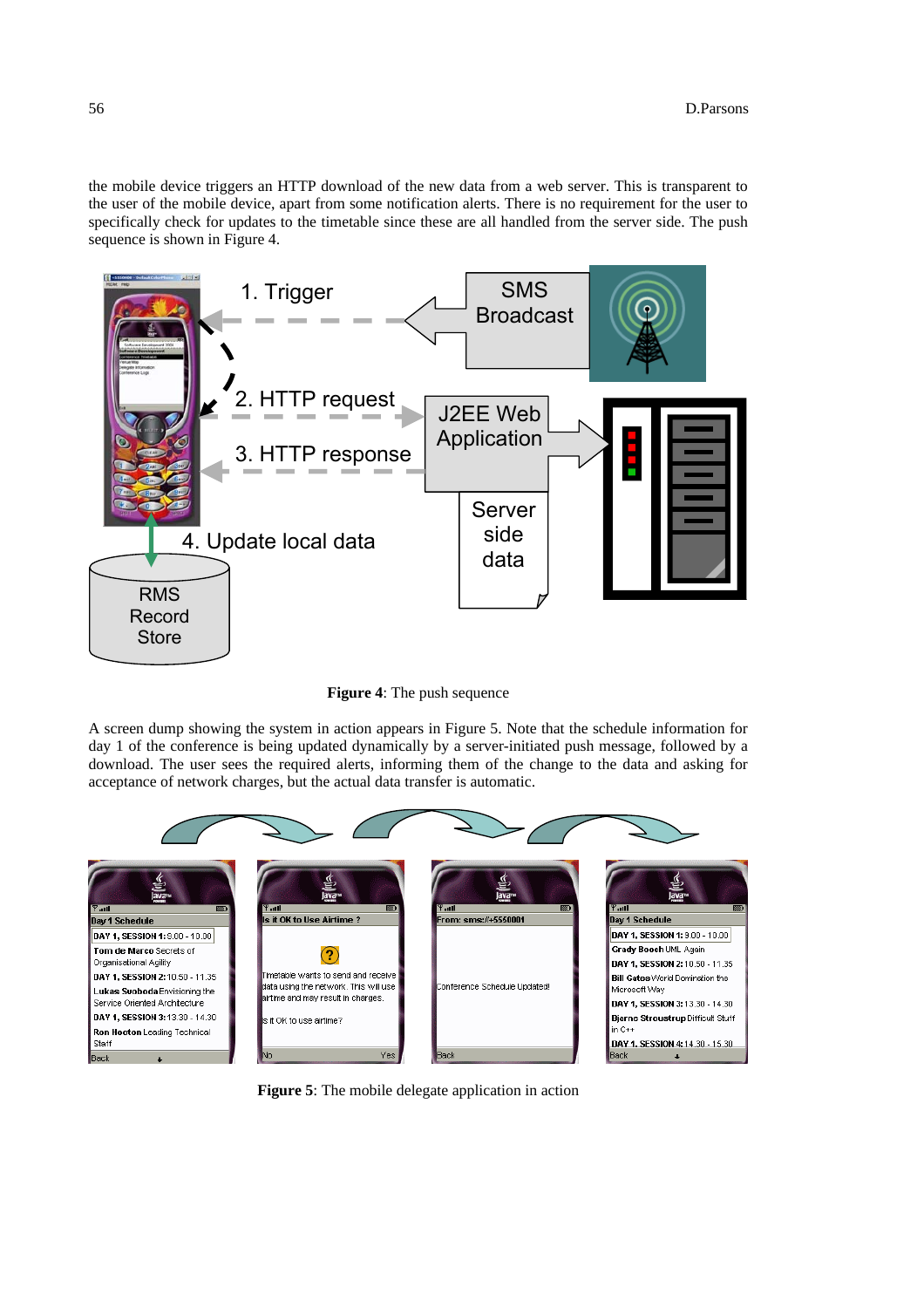#### **Questions and futures**

There are a number of questions about mobile software architectures that are raised by the mobile delegate application. Perhaps the most important one that we need to address is the location of data in a system. Where will we store the data in a distributed systems that consists of many nodes of very different scales? How much data should be stored or replicated locally on a mobile device, and how much should reside only on the server? What are the best mechanisms for maintaining replicated data on mostly-connected devices, and how do we ensure both high availability of data and data integrity? If we integrate multiple nodes into a distributed, data centric application, we will have to handle many different types of message. How big, then, is a message to be? Should it contain data, or should it merely act as a trigger for data to be downloaded in a more traditional client server architecture? If we have a number of choices for the types of connection that we may use (HTTP, HTTPS, sockets, datagrams, SMS), which combination of connections would suit a given application? These are the kinds of questions that we will have to address in some detail if we are to build mobile applications that are both robust and performant.

Looking ahead, it is clear that building useful applications is crucial to the success of 3G. For such applications to be successful, usability through the transparent integration of servers and mobile devices is essential. To provide applications that are feature rich and usable within the confines of the current hardware, operating systems and APIs, the required architectures will be complex. It is unlikely that there will be one standard pattern for mobilized applications. Rather, each system will need a customised architecture that is based on the scale, operating context and non-functional requirements of its business context. Choosing the correct architecture for a given system and providing a successful feature set will mean a major challenge for developers, but one that could bring major rewards in bringing new mobile applications to a fast growing market.

## **6 References**

[1] Thomson, W., in Adams, D. (1999). *Predicting the Future*. Retrieved March 16th, 2004, from http://www.bbc.co.uk/dna/h2g2/A216433

[2] Leuck, W., in Adams, D. (1999). *Predicting the Future*. Retrieved March 16th, 2004, from http://www.bbc.co.uk/dna/h2g2/A216433

[3] AskOxford. (2004). *Email SMS and Online Chat*. Retrieved March 16th, 2004, from http://www.askoxford.com/betterwriting/emoticons/?view=uk

[4] Sigurdson. J. (2001). *WAP OFF - Origin, Failure and Future.* Retrieved March 16th, 2004, from http://www.telecomvisions.com/articles/pdf/wap-off.pdf

[5] Moore, G. (1965). Cramming more components onto integrated circuits. *Electronics*, 38, 8, April 1965.

[6] Coupland, D. (1998). Reverse Time Capsule. *Wired Magazine*. Retrieved March 16th, 2004 from http://www.wired.com/wired/scenarios/capsule.html

[7] Hughes, N. (2003). Mobiles and the environment – here and now! *Receiver*, 8 Retrieved March 16th, 2004, from http://www.receiver.vodafone.com/archive/index.html

[8] Scuka, D. (2003). Mobile Internet for the silver market. *Receiver*, 8 Retrieved March 16th, 2004, from http://www.receiver.vodafone.com/archive/index.html

[9] Gomes, P. (2003) WYSINWYG – What You See is Not What You Get. *Receiver*, 8 Retrieved March  $16<sup>th</sup>$ , 2004, from http://www.receiver.vodafone.com/archive/index.html